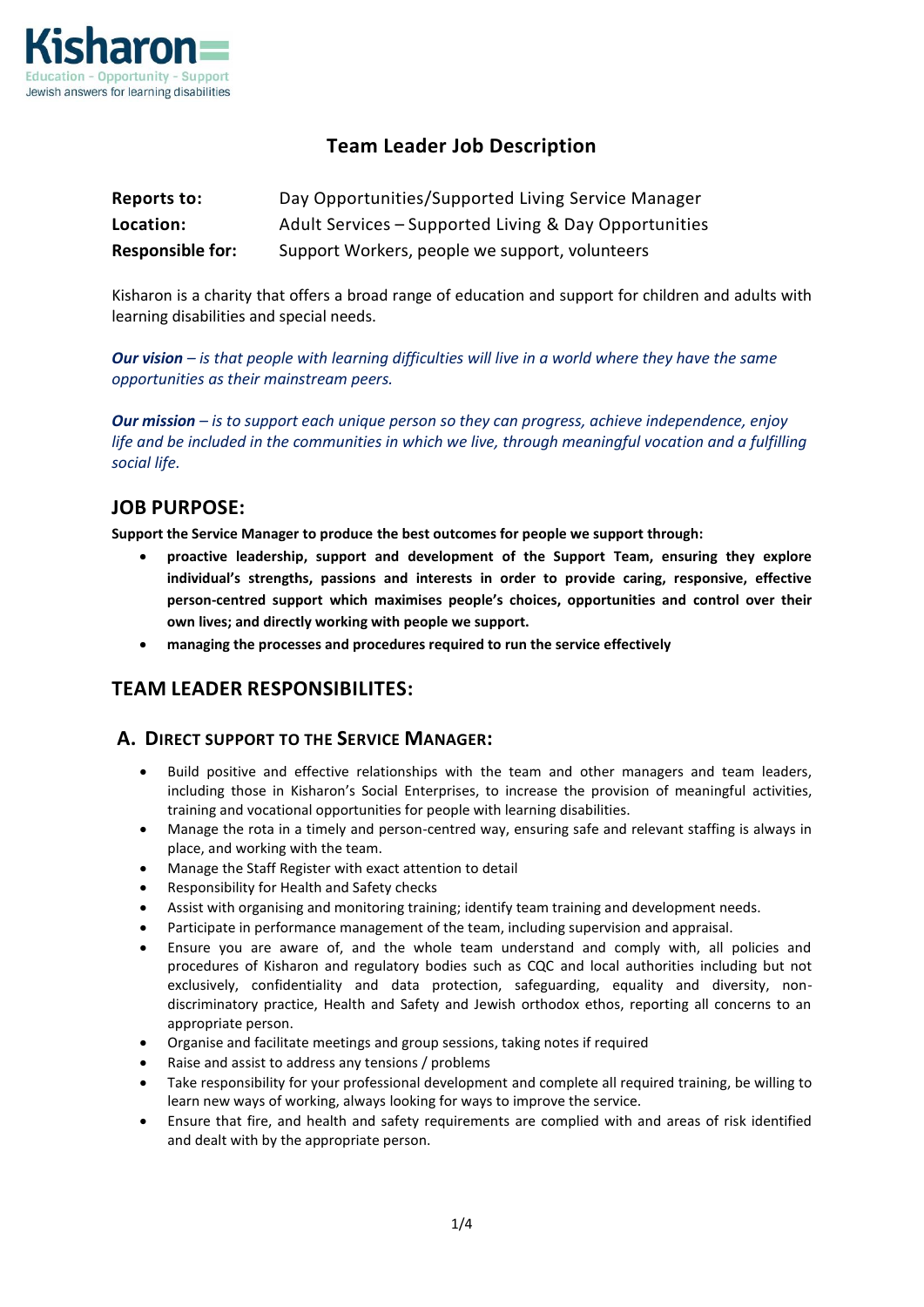## **B. SUPPORT THE TEAM, ACTING AS A LEADER AND EXAMPLE, TO FULFILL TEAM**

#### **RESPONSIBILITIES TO:**

- Enable people to maintain their emotional, physical, spiritual, cultural and psychological wellbeing.
- Actively seek opportunities and support people to use community facilities and services.
- Uphold and promote the rights, dignity, respect and choice of the people we support.
- Coach and assist people to develop new skills.
- Participate in and enable people to complete household tasks including cleaning, tidying, laundry, budgeting, shopping and cooking meals.
- Assist people with relationships with family, friends and in the local community.
- Support and safeguard the people in the management of their finances
- Ensure effective relationships are developed with relevant services and professionals, including health services.
- Maintain records consistent with the legal requirements of the service.
- Promote and safeguard a Jewish Ethos and Culture.
- Maintain effective working relationships and proactively liaise with Services Managers, other Team Leaders, wider team members and stakeholders.
- In Supported Living work flexible hours depending on the needs of the individuals supported.

#### JOB ACTIVITIES:

- Support and encourage the individual's religious beliefs and seek opportunities to socialise and develop relationships in the Jewish community and wider community.
- Help individuals to understand and manage the risks in everyday life and provide consistent support in line with Safeguarding Principles to ensure the welfare, safety and protection of individuals within the Kisharon premises and the wider community.
- Support the personal care needs of individuals where necessary and appropriate, affording dignity, respect and privacy.
- Assist and support individuals with medical/health needs, including maintaining a high level of cleanliness and hygiene, and the administering of medication subject to appropriate training.
- Promote healthy life style choices including balanced diet and exercise.
- Maintain the standards set by the Code of Conduct for Healthcare Support Workers and Adult Social Care Workers. (A copy of the Code of Conduct is included in the employment offer pack or can be obtained from HR).
- Support individuals as directed to develop and enhance their skills to increase their opportunities of employment.
- Complete paperwork as required, e.g. filling in MAR sheets, filling in petty cash sheets, etc.

## WORKING AS PART OF A TEAM TO:

- Communicate all concerns relating to the safety and well being of individuals and/or colleagues, service deficiencies, omissions or errors, to the Service Manager/other Team Leaders in a timely and appropriate manner.
- Maintain effective communications and professional relationships with staff, parents and families, e.g. by maintaining accurate records and reports, including handovers at every shift, sufficiently detailed daily logs and other documentation.
- Provide staffing cover as required
- Work with multi professional individuals and teams such as physiotherapists, speech and language therapists, etc.

## OTHER DUTIES:

• Undertake any other duties consistent with the objectives of the post as required by managers.

NB: Because the duties may involve close physical contact and providing personal hygiene and intimate physical care support, the post may be restricted to either male or female applicants as appropriate.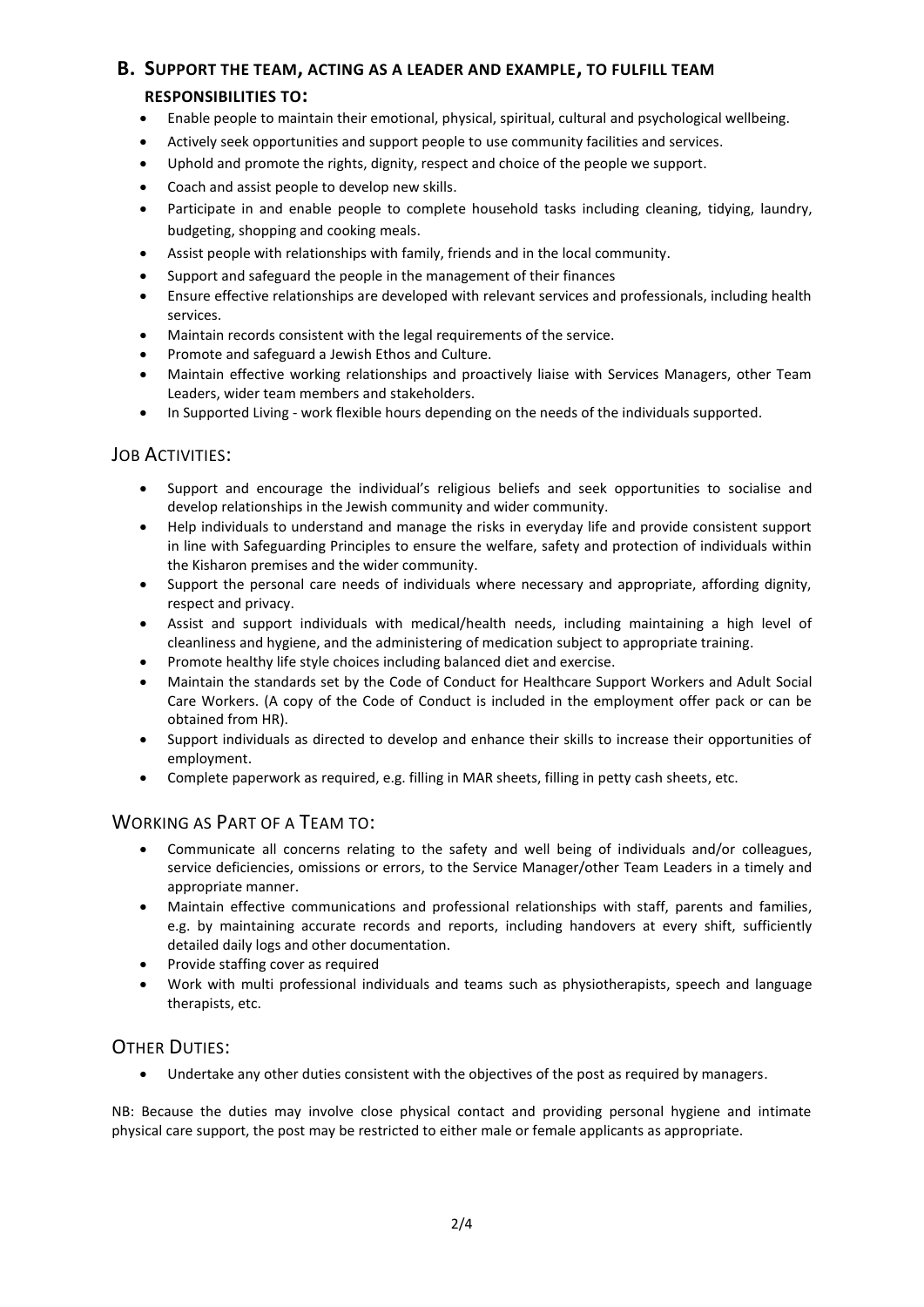# PERSON SPECIFICATION

|                                                                                                                  | <b>Essential</b>          | <b>Desirable</b> | How this will be measured         |
|------------------------------------------------------------------------------------------------------------------|---------------------------|------------------|-----------------------------------|
| NVQ/QCF in Health and Social Care minimum level 2                                                                | X                         |                  | Application form                  |
| (those without will be considered but will need to commit                                                        |                           |                  | <b>Qualification certificates</b> |
| to completing minimum L2 within 24 months of start                                                               |                           |                  |                                   |
| date, and salary level will reflect unqualified status).                                                         |                           |                  |                                   |
| Experience in management in social care or other                                                                 | X                         |                  | Application and Interview         |
| relevant sector                                                                                                  |                           |                  |                                   |
| Experience of caring for people (paid or volunteer)                                                              | $\mathsf{x}$              |                  | Application form                  |
|                                                                                                                  |                           |                  | Interview                         |
| Experience of working with people with learning                                                                  | X                         |                  | Application form                  |
| disabilities.                                                                                                    |                           |                  | Interview                         |
| The ability to work flexibly with unsocial hours on a rota                                                       | $\mathsf{x}$              |                  | Application form                  |
| basis according to the individual needs of the people we                                                         |                           |                  | Interview                         |
| are supporting.                                                                                                  |                           |                  | Probation period                  |
| Understanding of the importance of attending and                                                                 | X                         |                  | Application form                  |
| participating actively in regular supervision with peers                                                         |                           |                  | Interview                         |
| and managers.                                                                                                    |                           |                  | Probation period                  |
| Lone working with people we support according to their                                                           | X                         |                  | Interview                         |
| individual needs in the local and wider community.                                                               |                           |                  | Probation period                  |
| Work collaboratively with team / managers to support                                                             | X                         |                  | Interview                         |
| individuals according to their needs.                                                                            |                           |                  | Probation period                  |
|                                                                                                                  |                           |                  |                                   |
| Commitment and ability to devise and deliver 'person                                                             | $\mathsf{x}$              |                  | Interview                         |
| centred programmes                                                                                               |                           |                  |                                   |
| Ability and willingness to provide personal toilet, hygiene                                                      | X                         |                  | Application form                  |
| & care support including intimate care and to undertake                                                          |                           |                  | Interview                         |
| manual handling.                                                                                                 |                           |                  |                                   |
| Knowledge and experience of epilepsy.                                                                            | $\pmb{\mathsf{X}}$        |                  | Interview                         |
| Knowledge and understanding of Valuing People.                                                                   | $\pmb{\mathsf{X}}$        |                  | Interview                         |
| Knowledge and undertaking of good care practice and                                                              | X                         |                  | Interview                         |
| acceptable risk taking.                                                                                          |                           |                  |                                   |
| Understanding the principles of equal opportunities,                                                             | X                         |                  | Interview                         |
| diversity & anti discriminatory practices.                                                                       |                           |                  |                                   |
| Ability to communicate effectively both orally and in                                                            | X                         |                  | Application form                  |
| writing, with<br>other staff,<br>people<br>we<br>support,                                                        |                           |                  | Interview                         |
| parents/families and other professionals.                                                                        |                           |                  |                                   |
| Ability to be self motivated, use personal & creative                                                            | $\boldsymbol{\mathsf{X}}$ |                  | Application form                  |
| initiative and judgment within the Wellbeing Team                                                                |                           |                  | Interview                         |
| Framework.                                                                                                       |                           |                  |                                   |
| Good numeracy and literacy skills.                                                                               | X                         |                  | Application form                  |
|                                                                                                                  |                           |                  | Written test                      |
| Ability to work well under pressure.                                                                             | X                         |                  | Interview                         |
|                                                                                                                  |                           |                  | Probation period                  |
| Ability to show empathy and understanding towards                                                                | X                         |                  | Application form                  |
| people we support.                                                                                               | $\mathsf{x}$              |                  |                                   |
| Ability and willingness to develop the support plan and                                                          |                           |                  | Application form                  |
| participate in specific educational, employment and<br>recreational activities to ensure the individual needs of |                           |                  | Interview                         |
|                                                                                                                  |                           |                  |                                   |
| the people we support are fully met.                                                                             | X                         |                  |                                   |
| Understanding / awareness of or willingness to learn                                                             |                           |                  | Application form<br>Interview     |
| about Jewish culture and provide pro-active cultural                                                             |                           |                  |                                   |
| support.<br>Ability to participate in household tasks / independent                                              | $\mathsf{x}$              |                  |                                   |
| living skills.                                                                                                   |                           |                  | Application form<br>Interview     |
|                                                                                                                  |                           |                  |                                   |